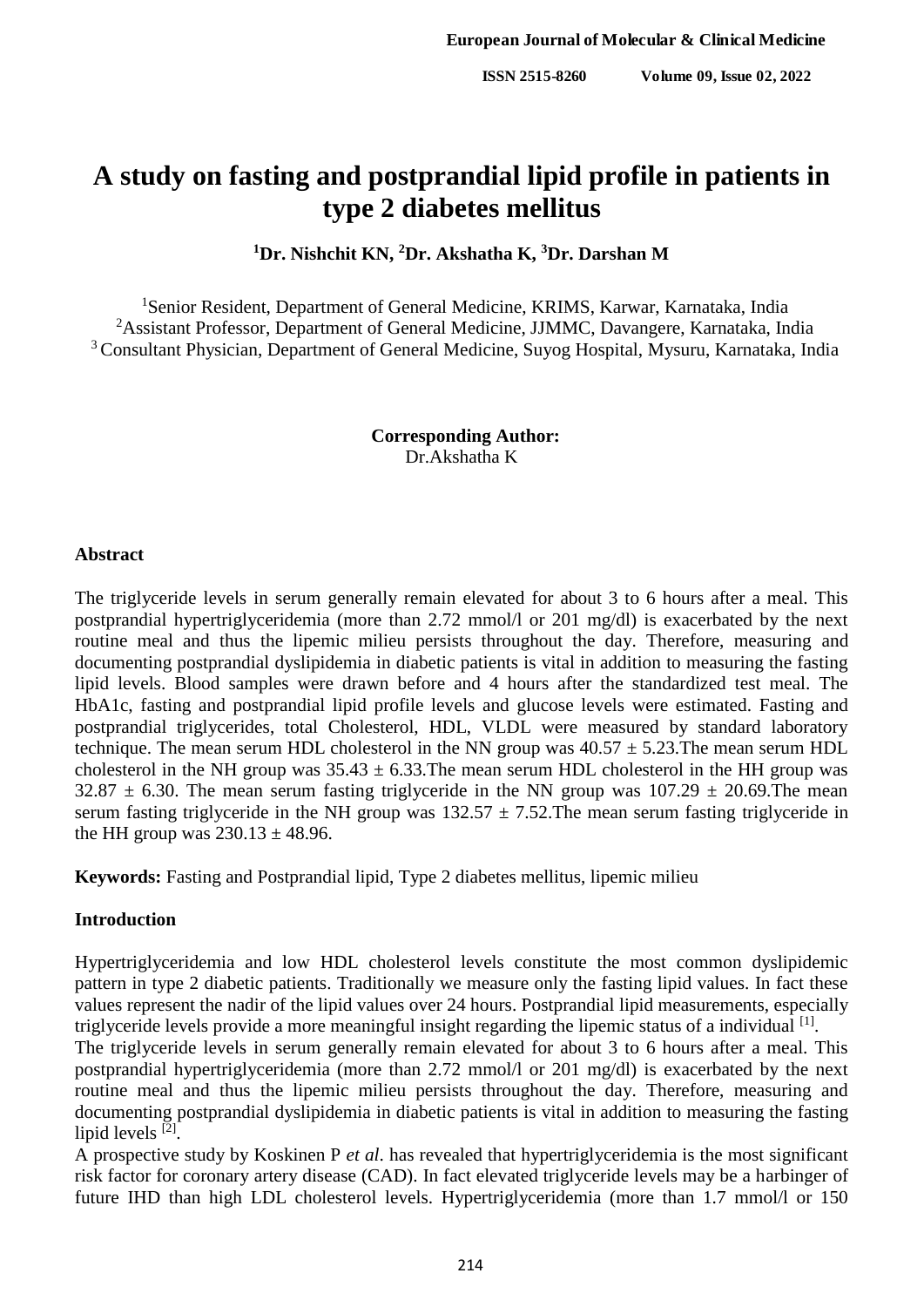**ISSN 2515-8260 Volume 09, Issue 02, 2022**

mg/dl) often precedes hypercholesterolemia in diabetic patients with early-onset IHD. Acute coronary events occur more frequently in patients with fasting triglyceridemia (more than 1.13 mmol/l or100 mg/dl)<sup>[3]</sup>. While fasting hypertriglyceridemia may be a potential risk factor for atherosclerosis, particularly in the presence of diabetes mellitus, this association has not been consistently strong. However, when TGs are studied in postprandial state, they emerge as stronger and independent coronary risk factor. Postprandial dyslipidemia has been linked with asymptomatic and symptomatic macrovascular disease in subjects with normal fasting values. The increased risk of atherosclerosis among them, might therefore be related to the higher postprandial lipemia.

It is hypothesized that elevated postprandial lipids levels may lead to an alteration in oxidative stress and consequent endothelial dysfunction that may finally lead to atherosclerosis and macrovascular disease in diabetic patients. Several mechanisms have been hypothesized to cause postprandial triglyceride abnormalities in type 2 diabetes subjects. There is significant delay in triglyceride clearance in diabetic patients, more so in individuals with macrovascular disease [4].

Chronic hyperglycemia results in impaired endothelial function. Recent studies done in both healthy as well as type 2 diabetic individuals indicate that even acute hyperglycaemia can cause profound endothelial dysfunction. The circulating ICAM-1 levels in plasma significantly increased, following an oral glucose tolerance test in diabetic and normal subjects which is an indirect indicator of endothelial cell activation. HbA1c level is a reliable measurement of chronic hyperglycemia in a given patient. A Chinese population based study done by Hung CS *et al*. demonstrated that glycated haemoglobin levels have a significant correlation with carotid intima-media thickness [5].

Ceriello and co-workers demonstrated an additive effect of hypertriglyceridemia and hyperglycaemia in hampering endothelial function. A single metabolic component inadequately accounts for the real life postprandial dysmetabolic milieu. Thus postprandial dyslipidemia and hyperglycemia act as independent and cumulative factors in causing postprandial endothelial dysfunction. Hence both these values should be targeted by treatment protocols to prevent the development of macrovascular complications [6].

# **Methodology Inclusion criteria**

All patients with type 2 diabetes mellitus with normal ECG and normal echocardiogram.

## **Exclusion criteria**

- 1. Prior history of Ischemic heart disease as determined by history and ECG.
- 2. Patients on lipid lowering drugs, thiazides, beta blockers.
- 3. Patients with history of CVA/TIA.
- 4. Patients with clinical or imaging evidence of Peripheral vascular disease or history of limb amputation.
- 5. Patients with history of bariatric surgery.
- 6. Known cases of hypothyroidism.
- 7. Patients with chronic complications of diabetes like nephropathy, retinopathy.
- 8. Patients with history or clinical findings suggestive of familial hyperlipidemias.
- 9. Patients with known hepatic disease.

Patients on oral hypoglycemic agents, antihypertensive drugs (ACE inhibitors or AT II antagonists) were not excluded from the study.

## **The following investigations were done in all the patients prior to entering into the study**

Haemoglobin.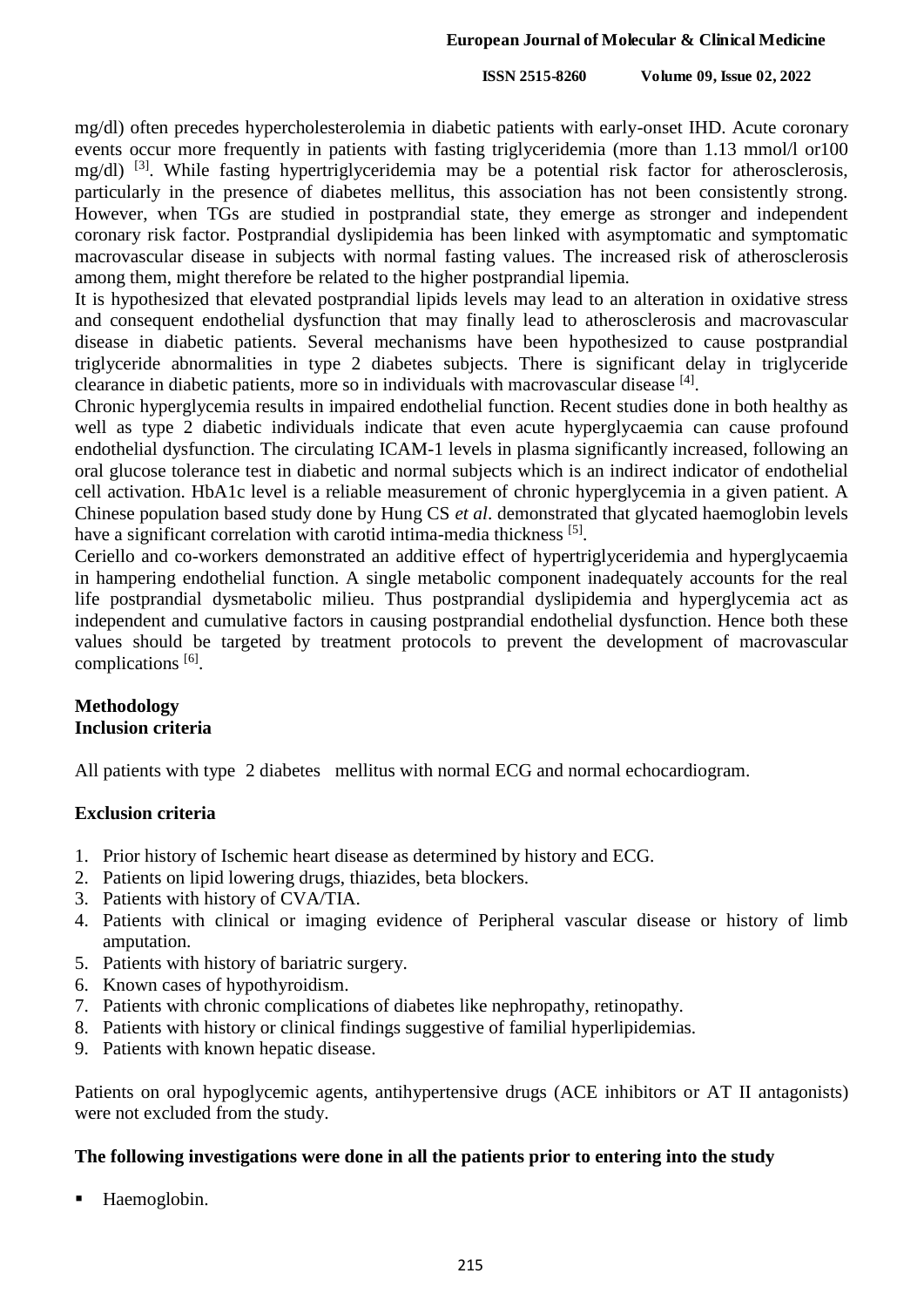**ISSN 2515-8260 Volume 09, Issue 02, 2022**

- Total Leukocyte Count, Differential Leukocyte Count.
- ESR.
- Random Blood Sugar.
- Blood Urea.
- Serum Creatinine.
- Liver function tests.
- Urine Microscopy for sugar and albumin.
- ECG or 2D Transthoracic Echocardiogram.

#### **Standardized meal test**

A standardized mixed meal was given to all the patients after an overnight fast. The meal consisted of three idlis and a standard serving of sambar and a standard serving of coconut chutney. The total energy content of the standard meal was 9 Kcal/kg, with 60% of the total energy from carbohydrates, 20% of the energy from fat and 20% of the energy from proteins. Blood samples were drawn before and 4 hours after the standardized test meal. The HbA1c, fasting and postprandial lipid profile levels and glucose levels were estimated. Fasting and postprandial triglycerides, total Cholesterol, HDL, VLDL were measured by standard laboratory technique. The Friedwald's formula was used to calculate LDL cholesterol.

Friedwalds Formula: LDL cholesterol = Total Cholesterol – (HDL + Triglycerides/5)

#### **Results**

**Table 1:** Comparison between PPTC with Groups

|             |                  |       | <b>NN</b> | <b>NH</b> | HH     | <b>Total</b> |
|-------------|------------------|-------|-----------|-----------|--------|--------------|
|             | $\epsilon = 200$ | Count |           | 6         |        | 15           |
| <b>PPTC</b> |                  | $\%$  | 57.1%     | 26.1%     | 4.3%   | 25.0%        |
|             | > 200            | Count | 6         | 17        | 22     | 45           |
|             |                  | $\%$  | 42.9%     | 73.9%     | 95.7%  | 75.0%        |
| Total       |                  | Count | 14        | 23        | 23     | 60           |
|             |                  | %     | 100.0%    | 100.0%    | 100.0% | 100.0%       |

- The mean serum total cholesterol in the NN group was  $141.19 \pm 20$ .
- The mean serum total cholesterol in the NH group was  $162.67 \pm 30.41$ .
- The mean serum total cholesterol in the HH group was  $176.42 \pm 30.69$ .

**Table 2:** Comparison between PPLDL with Groups

|       |                          |       |           | <b>Total</b> |           |        |
|-------|--------------------------|-------|-----------|--------------|-----------|--------|
|       |                          |       | <b>NN</b> | <b>NH</b>    | <b>HH</b> |        |
|       | $<100$                   | Count | 8         | 9            | 2         | 19     |
|       |                          | $\%$  | 57.1%     | 39.1%        | 8.7%      | 31.7%  |
|       | PPLDL 100 - 130<br>> 130 | Count | 6         | 8            | 10        | 24     |
|       |                          | $\%$  | 42.9%     | 34.8%        | 43.5%     | 40.0%  |
|       |                          | Count |           | 6            | 11        | 17     |
|       |                          | $\%$  | 0.0%      | 26.1%        | 47.8%     | 28.3%  |
| Total |                          | Count | 14        | 23           | 23        | 60     |
|       |                          | %     | 100.0%    | 100.0%       | 100.0%    | 100.0% |

- The mean serum LDL cholesterol in the NN group was  $85.98 \pm 19.12$ .
- The mean serum LDL cholesterol in the NH group was  $100.41 \pm 26.98$ .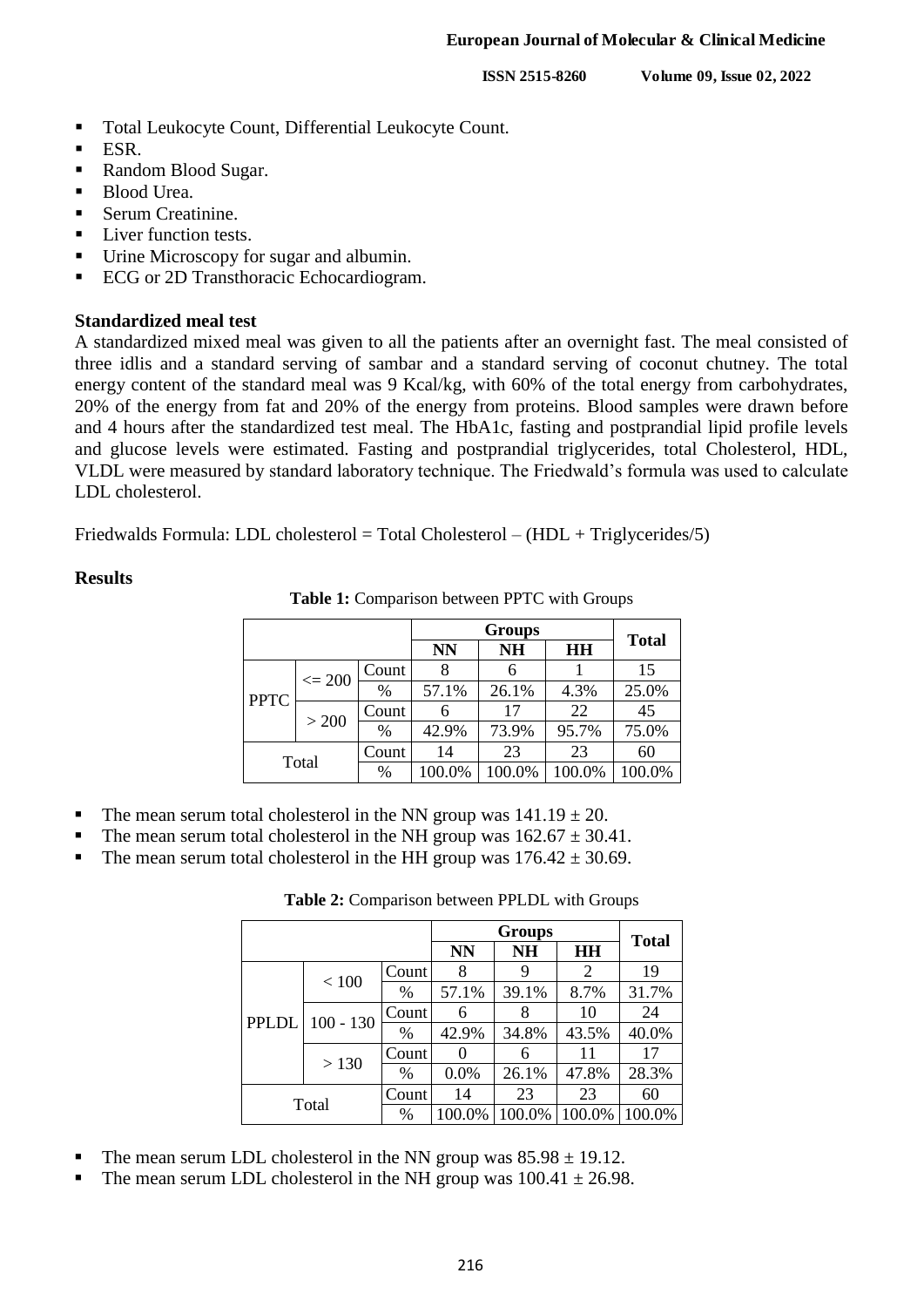The mean serum LDL cholesterol in the HH group was  $97.84 \pm 31.3$ .

|              |           |       | <b>NN</b> | <b>NH</b> | <b>HH</b> | <b>Total</b> |
|--------------|-----------|-------|-----------|-----------|-----------|--------------|
|              | $\leq 40$ | Count | 13        | 18        | 21        | 52           |
| <b>PPHDL</b> |           | $\%$  | 92.9%     | 78.3%     | 91.3%     | 86.7%        |
|              | >40       | Count |           |           |           |              |
|              |           | $\%$  | 7.1%      | 21.7%     | 8.7%      | 13.3%        |
| Total        |           | Count | 14        | 23        | 23        | 60           |
|              |           | %     | 100.0%    | 100.0%    | 100.0%    | 100.0%       |

**Table 3:** Comparison between PPHDL with Groups

- The mean serum HDL cholesterol in the NN group was  $40.57 \pm 5.23$ .
- The mean serum HDL cholesterol in the NH group was  $35.43 \pm 6.33$ .
- The mean serum HDL cholesterol in the HH group was  $32.87 \pm 6.30$ .

**Table 4:** Distribution of the Study Population According to Fasting Triglyceride Values

| <b>Fasting Triglycerides</b> Subjects (NN Group) Subjects (NH Group) Subjects (HH Group) |    |               |    |               |                |               |
|------------------------------------------------------------------------------------------|----|---------------|----|---------------|----------------|---------------|
| (mg/dl)                                                                                  | No | $\frac{6}{9}$ | No | $\frac{6}{9}$ | N <sub>0</sub> | $\frac{6}{9}$ |
| <150                                                                                     |    | 100           |    | 100           |                |               |
| 150-249                                                                                  |    |               |    |               | 18             | 58.06         |
| 250-349                                                                                  |    |               |    |               |                | 41.93         |
| $\geq 350$                                                                               |    |               | -  |               |                |               |
| TOTAL                                                                                    |    |               |    |               |                |               |

- The mean serum fasting triglyceride in the NN group was  $107.29 \pm 20.69$ .
- The mean serum fasting triglyceride in the NH group was  $132.57 \pm 7.52$ .
- The mean serum fasting triglyceride in the HH group was  $230.13 \pm 48.96$ .
- The mean serum postprandial triglyceride in the NN group was  $129.21 \pm 14.21$ .
- The mean serum postprandial triglyceride in the NH group was  $218.26 \pm 44.42$ .
- The mean serum postprandial triglyceride in the HH group was  $314.48 \pm 65.21$ .

| <b>Table 5:</b> Comparison between PPTG with Groups |  |
|-----------------------------------------------------|--|
|-----------------------------------------------------|--|

|             |             |               |                   | <b>Total</b> |        |        |
|-------------|-------------|---------------|-------------------|--------------|--------|--------|
|             |             |               | <b>NN</b>         | <b>NH</b>    | HH     |        |
|             | < 200       | Count         | 14                | 10           |        | 24     |
|             |             | %             | 100.0%            | 43.5%        | 0.0%   | 40.0%  |
|             | $200 - 299$ | Count         |                   | 13           | 11     | 24     |
| <b>PPTG</b> |             | $\%$          | $0.0\%$           | 56.5%        | 47.8%  | 40.0%  |
|             | $300 - 399$ | Count         |                   |              | 9      |        |
|             |             | $\frac{0}{0}$ | $0.0\%$           | $0.0\%$      | 39.1%  | 15.0%  |
|             | $>= 400$    | Count         | $\mathbf{\Omega}$ |              | 3      | 3      |
|             |             | $\%$          | $0.0\%$           | 0.0%         | 13.0%  | 5.0%   |
| Total       |             | Count         | 14                | 23           | 23     | 60     |
|             |             | %             | 100.0%            | 100.0%       | 100.0% | 100.0% |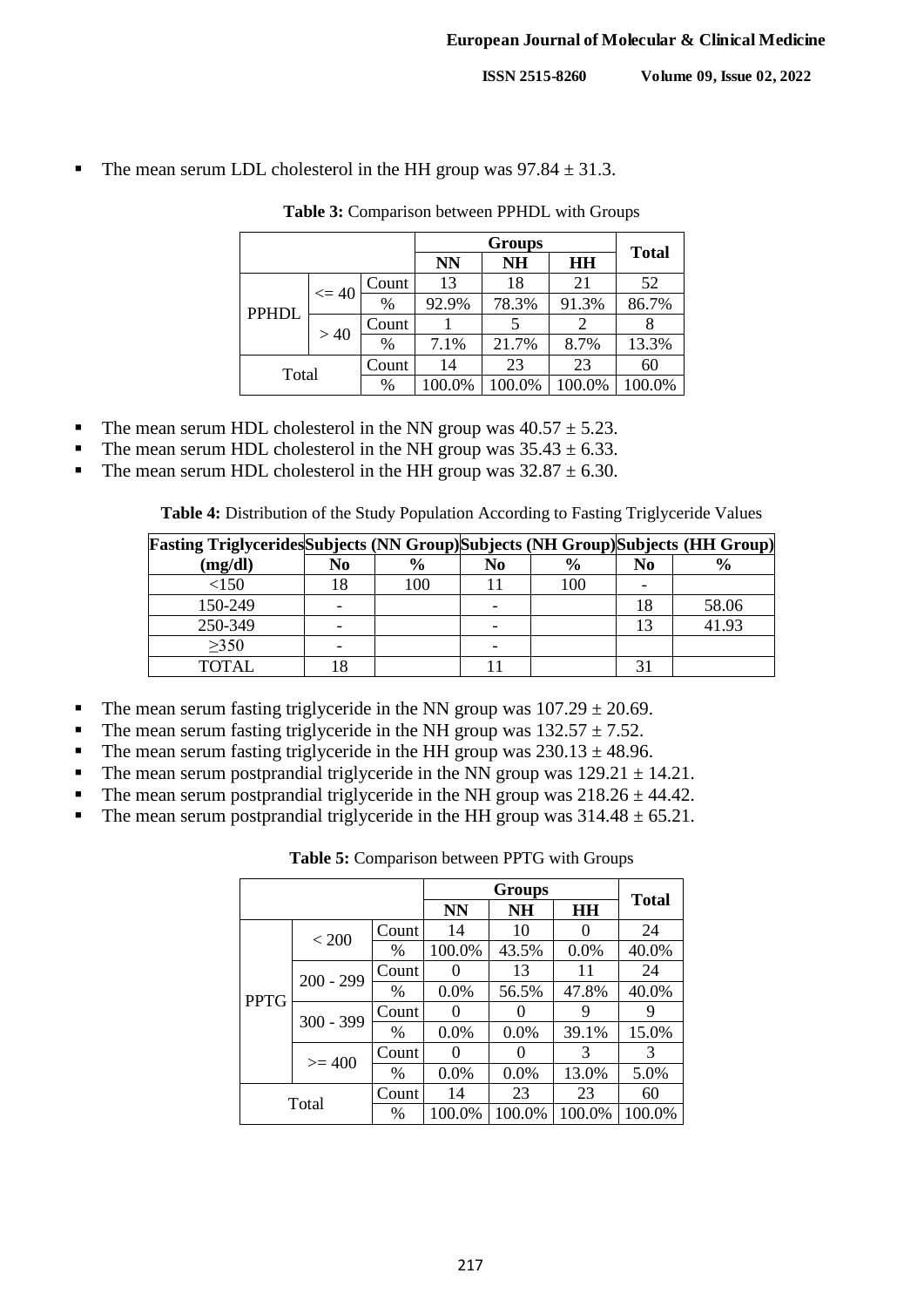**ISSN 2515-8260 Volume 09, Issue 02, 2022**

## **Discussion**

|              |           |                    | Study  Amruth Rao et al. [7] Kavitha Bendal et al. [8] R Pathak et al. [9] Khamesh ME et al. |                  |                | $[10]$ Our Study   |
|--------------|-----------|--------------------|----------------------------------------------------------------------------------------------|------------------|----------------|--------------------|
|              | <b>NN</b> | $130.1 \pm 13.55$  | $112.9 \pm 14.2$                                                                             | $89.7+29$        |                | $98 \pm 14.93$     |
| <b>FTGNH</b> |           | $133.91 \pm 11.37$ | $124.4 \pm 16.29$                                                                            | $107.4 \pm 24.7$ | $146.1 + 63.5$ | $129.83 \pm 17.92$ |
|              | HH        | $252.17 \pm 79.52$ | $206.8 \pm 28.44$                                                                            | $237.3 \pm 81.9$ |                | $218.7 \pm 44.82$  |

**Table 6:** Distribution of FTG in different Studies

Distribution of FTG in our study in three groups were comparable with Kavtha bendal *et al*. and R Pathak *et al*.

| Study         |           |                    | Amruth Rao et al. <sup>[7]</sup> Kavitha Bendal et al. <sup>[8]</sup> R Pathak et al. <sup>[9]</sup> Khamesh ME et al. <sup>[10]</sup> Our Study |                  |                 |                      |
|---------------|-----------|--------------------|--------------------------------------------------------------------------------------------------------------------------------------------------|------------------|-----------------|----------------------|
|               | NN        | $180.4 \pm 135.84$ | $182.9 \pm 24.2$                                                                                                                                 | $114.9 \pm 28.2$ |                 | $[129.21 \pm 14.21]$ |
| <b>PPTGNH</b> |           | 285.55±37.73       | $242.4 \pm 26.29$                                                                                                                                | $192.7 \pm 38.3$ | $194 \pm 106.4$ | $ 218.21 \pm 44.2 $  |
|               | <b>HH</b> | $378.5 \pm 10.24$  | $306.8 \pm 29.44$                                                                                                                                | $229.1 \pm 87.9$ |                 | $314.48 \pm 65.21$   |

**Table 7:** Distribution of PPTG in different Studies

PPTG in our study group distributed in three groups is comparable with R Pathak et all in case PPTG in NN group, PPTG in NH is comparable with Kavitha Bendal *et al*. and PPTG in HH group is comparable with Kavitha Bendal *et al*.

Ashwini Kumar *et al*.: This study was done amongst 50 North Indian patients, between the age group of 35-75 years suffering from Type II Diabetes Mellitus for less than 1 year duration. Both PPTG and FTG showed a strong correlation with CIMT, the correlation coefficients being 0.879 and 0.764 respectively.

Kavita Bendwal *et al*.: 120 patients of T2DM with no features peripheral vascular disease, IHD or stroke with age group between 30 to 70 years were included. In the present study, it was observed that although both FTG and PPTG levels were significantly correlating with CIMT but the PPTG levels  $(r=0.67)$  were more significantly correlating with CIMT as compared to the FTG levels  $(r=0.45)$ .

# **Conclusion**

- Postprandial total cholesterol and postprandial triglycerides were significantly elevated in diabetic patients compared to normal individuals.
- Postprandial triglycerides were significantly elevated compared to fasting triglycerides in diabetic patients.

## **References**

- 1. Corretti MC, Anderson TJ, Benjamin EJ, *et al*. Guidelines for the ultrasound assessment of endothelial-dependent flow-mediated vasodilation of the brachial artery: a report of the International Brachial Artery Reactivity Task. Force. J Am Coll. Cardiol. 2002;39:257-65.
- 2. Harper's Biochemistry, 26<sup>th</sup> edition Chapter 14. Lipids of physiological significance; Chapter 24. Metabolism of Acylglycerols & Sphingolipids; Chapter 25. Lipid Transport & Storage.
- 3. Frederick J Schoen, Richard N. Mitchell Blood Vessels. In: Kumar V, Abbas AK, Fausto N, Aster JC, editors. Robbins and Cotraan; Pathologic basis of disease, 8<sup>th</sup> edition, 2010, 496-504.
- 4. Ross R, Glomset JA, Harker L. Response to Injury and Atherogene-Sis. American Journal of Pathology. 1977 March;86(3):675-684.
- 5. Williams KJ, Tabas I. The response-to-retention hypothesis of early atherogenesis. Arterioscler Thromb Vasc Biol. 1995;15:551-561.
- 6. Igor E Konstantinov MD, Ph.D., Nicolai Mejevoi MD, PhD, Nikolai M Anichkov MD DMedSc., Nikolai N Anichkov. His Theory of Atherosclerosis. Tex Heart Inst. J. 2006;33(4):417-423.